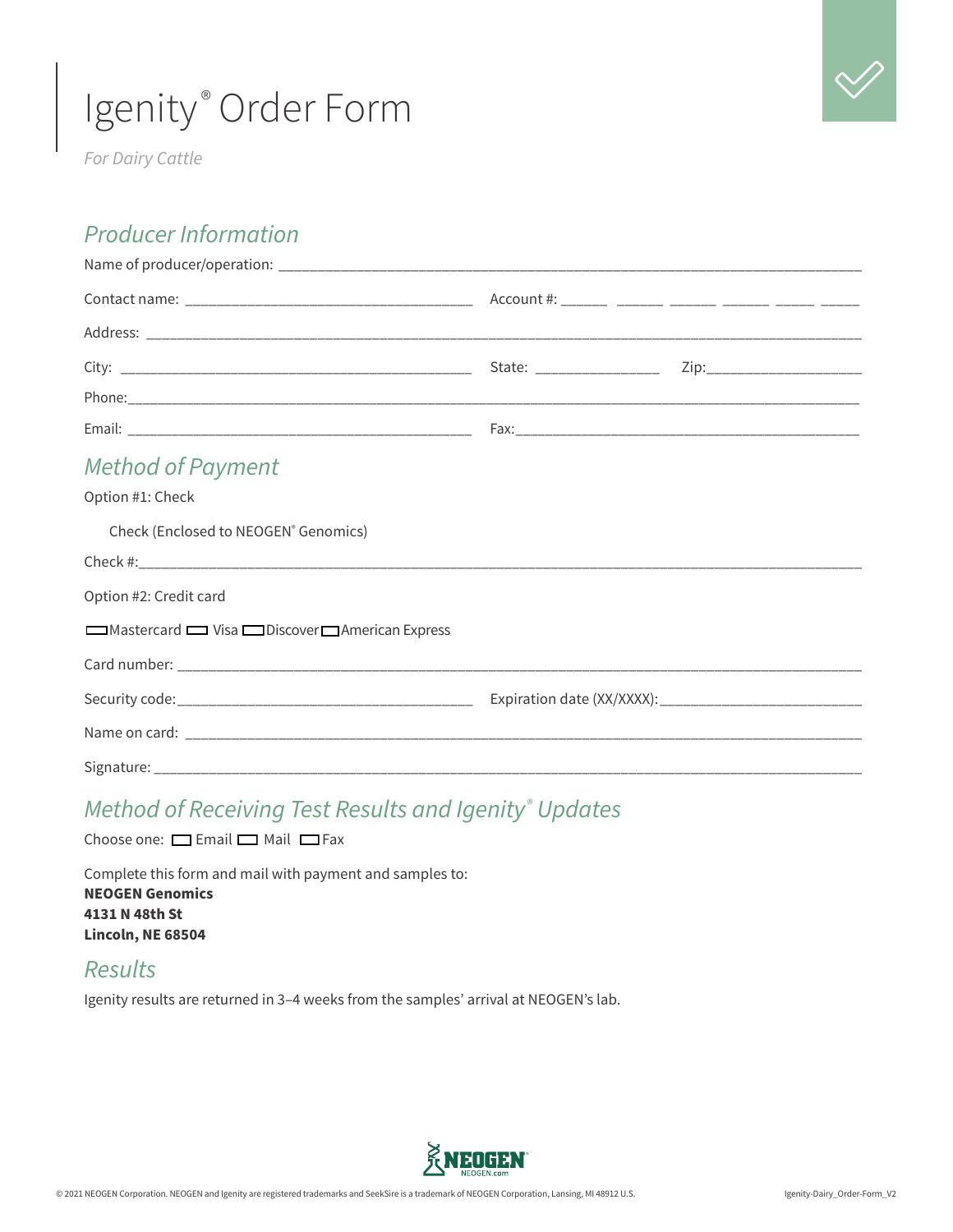*For Dairy Cattle*

#### *NR Retest Policy*

Please be aware when collecting samples that we do accept resubmissions for any samples that fail testing (receive an NR score) but these samples will be retested at the full price of a new test. If you have questions about sample collection or resubmission, please contact NEOGEN.

\_\_\_\_\_\_\_\_\_\_\_\_\_\_\_\_\_\_\_\_\_\_\_\_\_\_\_\_\_\_\_\_\_\_\_\_\_\_\_\_\_\_\_\_\_\_\_\_\_\_\_\_\_\_\_\_\_\_\_\_\_\_\_\_\_\_\_\_\_\_\_\_\_\_\_\_\_\_\_\_\_\_\_\_\_\_\_\_\_\_\_\_\_\_\_\_\_\_\_\_

\_\_\_\_\_\_\_\_\_\_\_\_\_\_\_\_\_\_\_\_\_\_\_\_\_\_\_\_\_\_\_\_\_\_\_\_\_\_\_\_\_\_\_\_\_\_\_\_\_\_\_\_\_\_\_\_\_\_\_\_\_\_\_\_\_\_\_\_\_\_\_\_\_\_\_\_\_\_\_\_\_\_\_\_\_\_\_\_\_\_\_\_\_\_\_\_\_\_\_\_

\_\_\_\_\_\_\_\_\_\_\_\_\_\_\_\_\_\_\_\_\_\_\_\_\_\_\_\_\_\_\_\_\_\_\_\_\_\_\_\_\_\_\_\_\_\_\_\_\_\_\_\_\_\_\_\_\_\_\_\_\_\_\_\_\_\_\_\_\_\_\_\_\_\_\_\_\_\_\_\_\_\_\_\_\_\_\_\_\_\_\_\_\_\_\_\_\_\_\_\_

\_\_\_\_\_\_\_\_\_\_\_\_\_\_\_\_\_\_\_\_\_\_\_\_\_\_\_\_\_\_\_\_\_\_\_\_\_\_\_\_\_\_\_\_\_\_\_\_\_\_\_\_\_\_\_\_\_\_\_\_\_\_\_\_\_\_\_\_\_\_\_\_\_\_\_\_\_\_\_\_\_\_\_\_\_\_\_\_\_\_\_\_\_\_\_\_\_\_\_\_

\_\_\_\_\_\_\_\_\_\_\_\_\_\_\_\_\_\_\_\_\_\_\_\_\_\_\_\_\_\_\_\_\_\_\_\_\_\_\_\_\_\_\_\_\_\_\_\_\_\_\_\_\_\_\_\_\_\_\_\_\_\_\_\_\_\_\_\_\_\_\_\_\_\_\_\_\_\_\_\_\_\_\_\_\_\_\_\_\_\_\_\_\_\_\_\_\_\_\_\_

Comments/additional information:

By submitting this form, I acknowledge I have read and agree to this disclaimer.

NEOGEN Disclaimer: Notwithstanding anything contained herein, the services provided hereunder are delivered "as-is." NEOGEN warrants only that it will use commercially reasonable efforts to process the sample(s) provided herein to NEOGEN from you. NEOGEN provides no other warranty of any kind, whether express or implied, (including without limitation, all warranties of merchantability, fitness for a particular purpose, title, and noninfringement), and NEOGEN assumes no legal liability or responsibility for the accuracy, completeness, reliability or usefulness of any information disclosed, nor does NEOGEN represent that its use would not infringe privately owned rights. All results will be predicated on the assumption that each sample is obtained from a single cattle beast, and will be reported in association with the sample designations provided by you. NEOGEN assumes no responsibility for correctly identifying a particular animal as the source of any sample. In no event shall NEOGEN or its agents or officers be liable for any damages whatsoever (including without limitation, damages for loss of profits or business interruption, or any indirect, special, punitive, consequential or incidental damages) arising out of the use of the information and data obtained through the services provided hereunder, even if NEOGEN has been advised of the possibility of such damages.

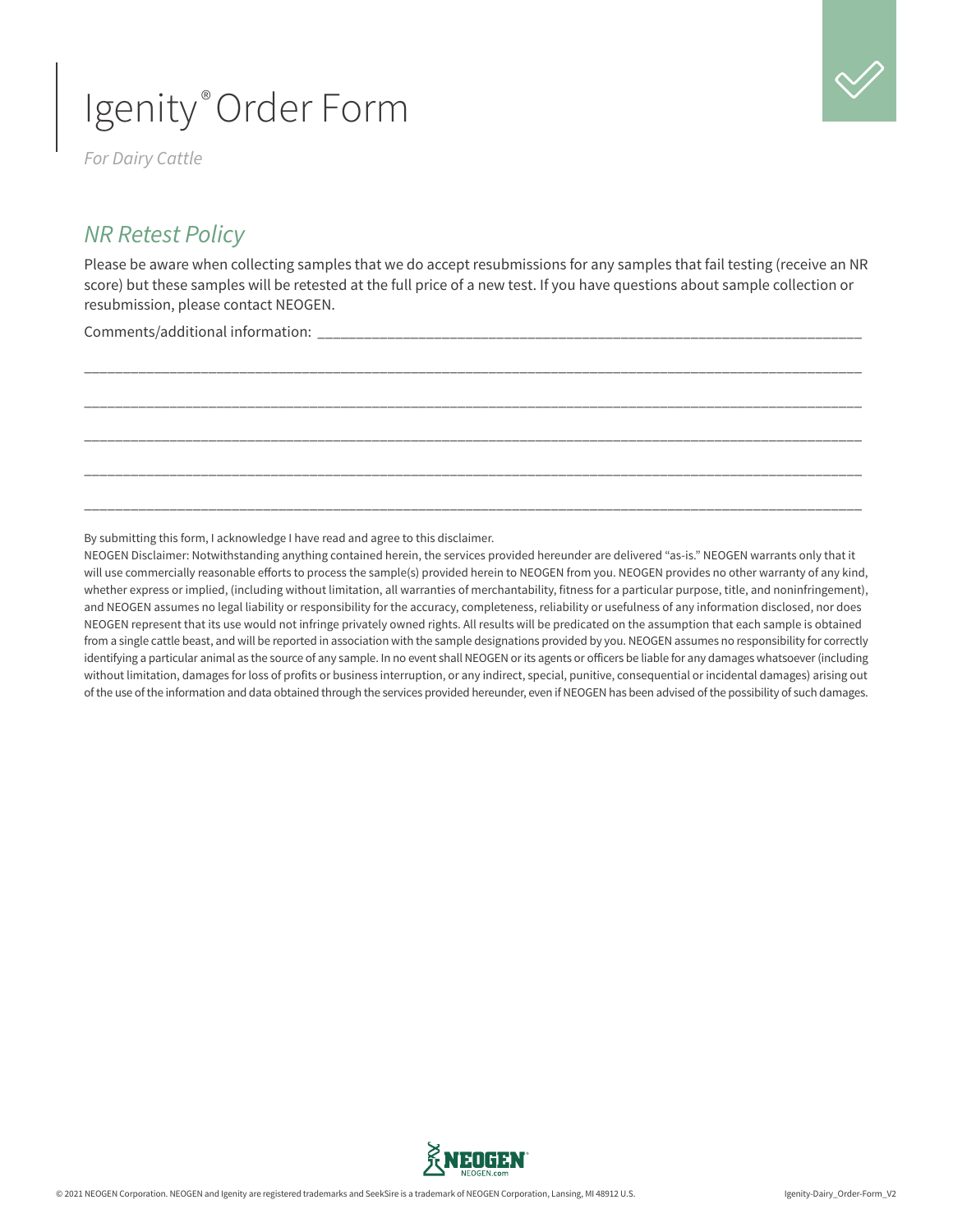

*For Dairy Cattle*

Complete all pages of this form and mail it with samples to: **NEOGEN Genomics, 4131 N 48th St, Lincoln, NE 68504.** 

|                                  | <b>Test Options</b>                                                                                                                                                                                                                                                                                                                                                                                                                                                                                                                                                                                                                      | Price*  | X | Qty         | Ξ        | Total \$ |
|----------------------------------|------------------------------------------------------------------------------------------------------------------------------------------------------------------------------------------------------------------------------------------------------------------------------------------------------------------------------------------------------------------------------------------------------------------------------------------------------------------------------------------------------------------------------------------------------------------------------------------------------------------------------------------|---------|---|-------------|----------|----------|
| Available Profile                | <b>Igenity Basic</b><br>• Productive life<br>$•$ Fat<br>• Beta casein AB<br>• Fertility<br>$\bullet$ Fat $(\% )$<br>· Beta lactoglobulin<br>· Somatic cell score<br>• Protein<br>$-BLAD$<br>• Dairy form<br>• Protein (%)<br>• DUMPS<br>• Milk yield<br>• Kappa casein<br>Igenity Basic delivers simple 1-10 scores on the traits listed (A2 Beta Casein results not included).<br>Igenity Select and Igenity Essential provide breeding values similar to what is on a bull's proof.<br>If you wish to order Igenity Essential or Igenity Select, please contact customer service at<br>877.443.6489 or learn more at igenitydairy.com. | \$25.00 | X |             | $\equiv$ |          |
|                                  | <b>Igenity Basic Plus</b><br>Includes Igenity Basic product plus SeekSire™ Parentage<br>(Parent samples must be included or have been previously genotyped at NEOGEN Genomics. Sire<br>and dam information is required on page 3.)                                                                                                                                                                                                                                                                                                                                                                                                       | \$30.00 | X |             | $\equiv$ |          |
|                                  | Add BVD-PI to Igenity Basic (Available for tissue or hair samples only)                                                                                                                                                                                                                                                                                                                                                                                                                                                                                                                                                                  | \$4.50  | X |             | $=$      |          |
|                                  | Parentage Disclaimer<br>The data collected with parentage testing are for private use only and cannot be used in<br>comparison or data population with any association or registry. You must verify prior to<br>submission that all relevant parents have been genotyped and are on file with Igenity.                                                                                                                                                                                                                                                                                                                                   |         |   |             |          |          |
|                                  | <b>SeekSire Parentage</b>                                                                                                                                                                                                                                                                                                                                                                                                                                                                                                                                                                                                                | \$15.00 | X |             | $\equiv$ |          |
|                                  | Dairy Milk Proteins (Includes A2 beta casein, beta casein AB, kappa casein, beta lactoglobulin)                                                                                                                                                                                                                                                                                                                                                                                                                                                                                                                                          | \$15.00 | X |             | $\equiv$ |          |
|                                  | Dairy Milk Proteins Plus (Includes A2 beta casein, beta casein AB, kappa casein, beta lactoglobulin,<br>plus SeekSire Parentage)                                                                                                                                                                                                                                                                                                                                                                                                                                                                                                         | \$20.00 | X |             | $\equiv$ |          |
|                                  | Dairy Breeding Stock Traits (Includes A2 beta casein, beta casein AB, kappa casein, beta lactoglobulin,<br>horned-polled, and embryonic lethals [HH1, HH3, HH4, HH5, JH1, AH1, and BH2).                                                                                                                                                                                                                                                                                                                                                                                                                                                 | \$40.00 | X |             | $=$      |          |
| Parentage and Genetic Conditions | Dairy Recessive Traits (Includes brachyspina, BLAD, DUMPS, SMA, SDM, SSA, weavers, mulefoot,<br>citrullinemia, HCD)                                                                                                                                                                                                                                                                                                                                                                                                                                                                                                                      | \$40.00 | X |             | $\equiv$ |          |
|                                  | <b>Complex Vertebral Malformation (CVM)</b>                                                                                                                                                                                                                                                                                                                                                                                                                                                                                                                                                                                              | \$37.00 | X |             | $=$      |          |
|                                  | <b>Coat Color</b>                                                                                                                                                                                                                                                                                                                                                                                                                                                                                                                                                                                                                        | \$15.00 | X |             | $\equiv$ |          |
|                                  | <b>Fish Milk</b>                                                                                                                                                                                                                                                                                                                                                                                                                                                                                                                                                                                                                         | \$90.00 | X |             | $=$      |          |
|                                  | BVD-PI (Available for tissue or hair samples only)                                                                                                                                                                                                                                                                                                                                                                                                                                                                                                                                                                                       | \$4.00  | Χ |             | $\equiv$ |          |
|                                  | <b>Manual Submission Fee</b>                                                                                                                                                                                                                                                                                                                                                                                                                                                                                                                                                                                                             | \$10.00 | X | N/A         | $\equiv$ | \$10.00  |
|                                  |                                                                                                                                                                                                                                                                                                                                                                                                                                                                                                                                                                                                                                          |         |   | Total Due** |          |          |

\*Prices are subject to change at any time without notice.

\*\*Sales tax is applicable in some states and may be applied when invoiced. If you are unsure whether to add sales tax, we recommend paying with a credit card. If you are tax exempt, please fax an exemption certificate to NEOGEN's accounts receivable department at 517.372.0567.

\*\*\* Samples are stored for one year for no additional fee. For long-term storage details, contact us at 1.877.443.6489.

\*\*\*\* All hair samples not submitted on an approved hair card will incur a \$3.00 per sample carding fee.

\*\*\*\*\* Contact your breed association for registration testing requirements.

Please visit NEOGEN.com to order sample kits or call us at 1.877.443.6489.

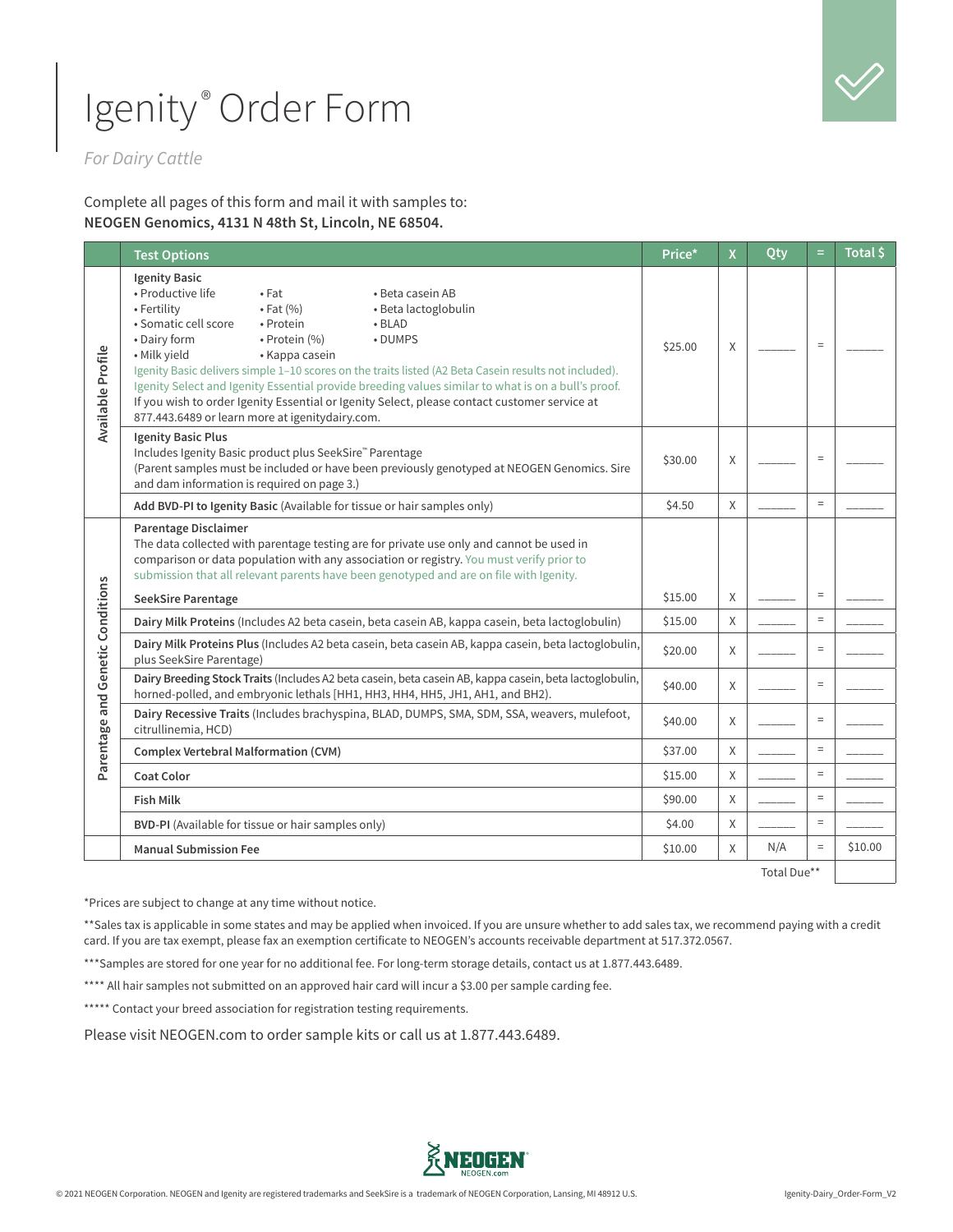*For Dairy Cattle*

Customer name: \_\_\_\_\_\_\_\_\_\_\_\_\_\_\_\_\_\_\_\_\_\_\_\_\_\_\_\_\_\_\_\_\_\_\_\_\_\_\_\_\_\_\_\_\_\_\_\_\_\_\_\_\_\_\_\_\_\_\_\_\_\_\_\_\_\_\_\_\_\_\_\_\_\_\_\_\_\_\_\_\_\_\_\_\_\_\_\_\_\_\_\_\_\_\_\_\_\_\_\_\_\_\_\_\_\_\_\_\_\_\_\_\_\_\_\_\_\_\_\_\_\_\_\_\_\_

Complete this form and mail it with payment and samples.

Parentage disclaimer: The data collected with parentage testing are for private use only and cannot be used in comparison or data population with any association or registry. You must verify prior to submission that all relevant parents have been genotyped and are on file with Igenity.

| <b>Animal ID or</b><br><b>Tattoo Number</b> | <b>Sample Collector</b><br><b>Barcode Number</b> | <b>Sex</b><br>(M/F) | <b>Breed</b> | Igenity Basic | Igenity Basic Plus | BVD-PI           | Dairy Milk Proteins | Dairy Milk Proteins Plus | <b>Dairy Breeding Stock Traits</b> | Dairy Recessive Traits | <b>KAC</b> | Coat Color | Fish Milk | SeekSire Parentage | Offspring (O) or Parent (P) | <b>Possible Parent IDs: Required for</b><br><b>Igenity Basic Plus, Milk Proteins</b><br><b>Plus, and SeekSire Parentage</b> | Are Parents on File? |
|---------------------------------------------|--------------------------------------------------|---------------------|--------------|---------------|--------------------|------------------|---------------------|--------------------------|------------------------------------|------------------------|------------|------------|-----------|--------------------|-----------------------------|-----------------------------------------------------------------------------------------------------------------------------|----------------------|
| Ex: 723                                     | NE000001                                         | F                   | HO           | $\chi$        | $\chi$             | $\boldsymbol{X}$ | $\chi$              | $\chi$                   | $\boldsymbol{X}$                   | X                      | $\chi$     | X          | X         | $\boldsymbol{X}$   | $\overline{O}$              |                                                                                                                             | $\gamma$             |
|                                             |                                                  |                     |              |               |                    |                  |                     |                          |                                    |                        |            |            |           |                    |                             |                                                                                                                             |                      |
|                                             |                                                  |                     |              |               |                    |                  |                     |                          |                                    |                        |            |            |           |                    |                             |                                                                                                                             |                      |
|                                             |                                                  |                     |              |               |                    |                  |                     |                          |                                    |                        |            |            |           |                    |                             |                                                                                                                             |                      |
|                                             |                                                  |                     |              |               |                    |                  |                     |                          |                                    |                        |            |            |           |                    |                             |                                                                                                                             |                      |
|                                             |                                                  |                     |              |               |                    |                  |                     |                          |                                    |                        |            |            |           |                    |                             |                                                                                                                             |                      |
|                                             |                                                  |                     |              |               |                    |                  |                     |                          |                                    |                        |            |            |           |                    |                             |                                                                                                                             |                      |
|                                             |                                                  |                     |              |               |                    |                  |                     |                          |                                    |                        |            |            |           |                    |                             |                                                                                                                             |                      |
|                                             |                                                  |                     |              |               |                    |                  |                     |                          |                                    |                        |            |            |           |                    |                             |                                                                                                                             |                      |
|                                             |                                                  |                     |              |               |                    |                  |                     |                          |                                    |                        |            |            |           |                    |                             |                                                                                                                             |                      |
|                                             |                                                  |                     |              |               |                    |                  |                     |                          |                                    |                        |            |            |           |                    |                             |                                                                                                                             |                      |

Comments/additional information: \_\_\_\_\_\_\_\_\_\_\_\_\_\_\_\_\_\_\_\_\_\_\_\_\_\_\_\_\_\_\_\_\_\_\_\_\_\_\_\_\_\_\_\_\_\_\_\_\_\_\_\_\_\_\_\_\_\_\_\_\_\_\_\_\_\_\_\_\_\_\_\_\_\_\_\_\_\_\_\_\_\_\_\_\_\_\_\_\_\_\_\_\_\_\_\_\_\_\_\_\_\_\_\_\_\_\_\_\_\_

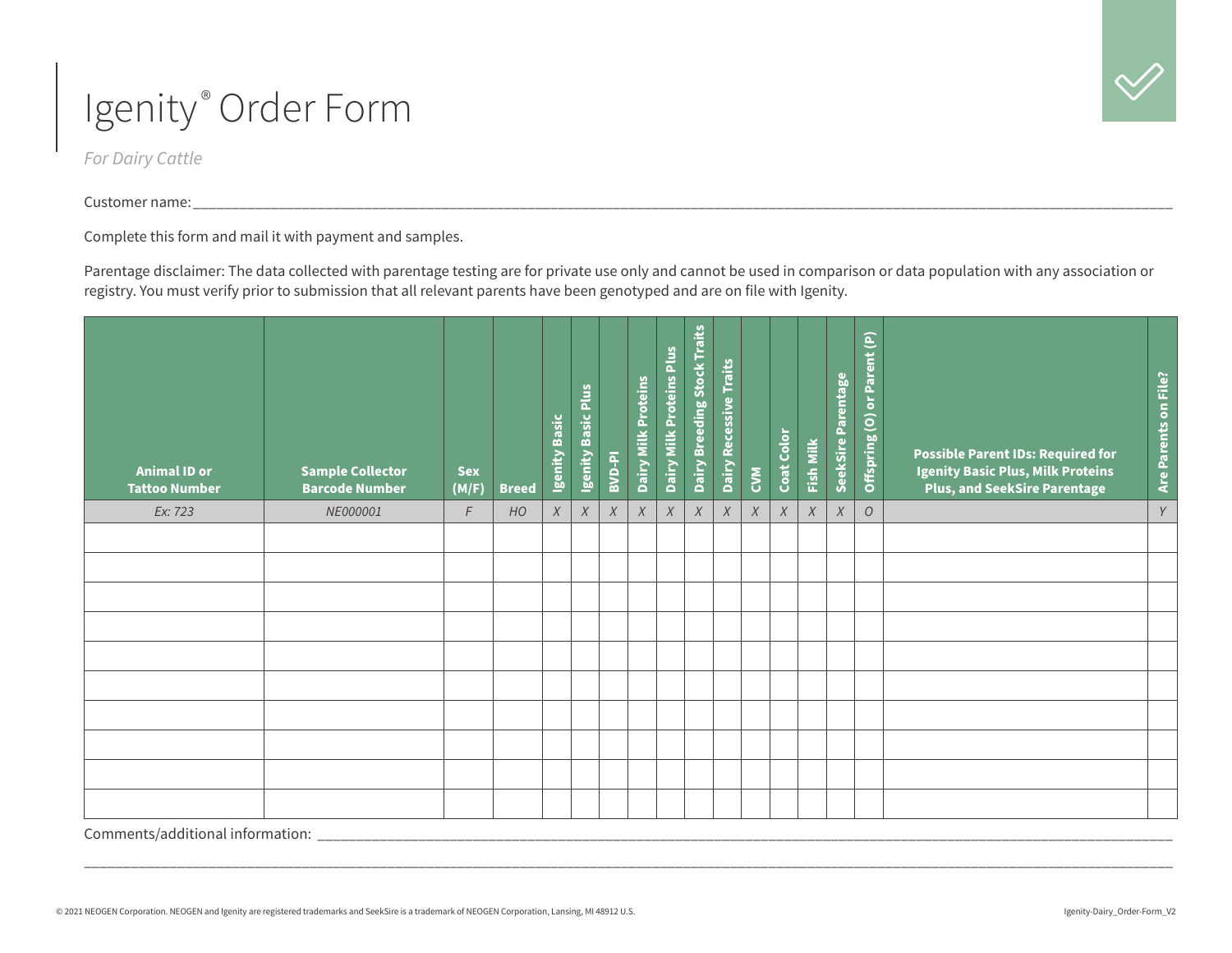

*For Dairy Cattle*

| <b>Animal ID or</b><br><b>Tattoo Number</b> | <b>Sample Collector</b><br><b>Barcode Number</b> | <b>Sex</b><br>(M/F) | <b>Breed</b> | Igenity Basic | Igenity Basic Plus | BVD-PI | Dairy Milk Proteins | Dairy Milk Proteins Plus | Dairy Breeding Stock Traits | <b>Dairy Recessive Traits</b> | $\sum_{i=1}^{N}$ | Coat Color       | <b>Fish Milk</b> | SeekSire Parentage | Offspring (O) or Parent (P) | <b>Possible Parent IDs: Required for</b><br><b>Igenity Basic Plus, Milk Proteins</b><br><b>Plus, and SeekSire Parentage</b> | Are Parents on File? |
|---------------------------------------------|--------------------------------------------------|---------------------|--------------|---------------|--------------------|--------|---------------------|--------------------------|-----------------------------|-------------------------------|------------------|------------------|------------------|--------------------|-----------------------------|-----------------------------------------------------------------------------------------------------------------------------|----------------------|
| Ex: 723                                     | NE000001                                         | $\digamma$          | HO           | $\chi$        | $\boldsymbol{X}$   | $\chi$ | $\chi$              | $\chi$                   | $\chi$                      | $\boldsymbol{X}$              | $\chi$           | $\boldsymbol{X}$ | $\chi$           | $\chi$             | $\cal O$                    |                                                                                                                             | $\gamma$             |
|                                             |                                                  |                     |              |               |                    |        |                     |                          |                             |                               |                  |                  |                  |                    |                             |                                                                                                                             |                      |
|                                             |                                                  |                     |              |               |                    |        |                     |                          |                             |                               |                  |                  |                  |                    |                             |                                                                                                                             |                      |
|                                             |                                                  |                     |              |               |                    |        |                     |                          |                             |                               |                  |                  |                  |                    |                             |                                                                                                                             |                      |
|                                             |                                                  |                     |              |               |                    |        |                     |                          |                             |                               |                  |                  |                  |                    |                             |                                                                                                                             |                      |
|                                             |                                                  |                     |              |               |                    |        |                     |                          |                             |                               |                  |                  |                  |                    |                             |                                                                                                                             |                      |
|                                             |                                                  |                     |              |               |                    |        |                     |                          |                             |                               |                  |                  |                  |                    |                             |                                                                                                                             |                      |
|                                             |                                                  |                     |              |               |                    |        |                     |                          |                             |                               |                  |                  |                  |                    |                             |                                                                                                                             |                      |
|                                             |                                                  |                     |              |               |                    |        |                     |                          |                             |                               |                  |                  |                  |                    |                             |                                                                                                                             |                      |
|                                             |                                                  |                     |              |               |                    |        |                     |                          |                             |                               |                  |                  |                  |                    |                             |                                                                                                                             |                      |
|                                             |                                                  |                     |              |               |                    |        |                     |                          |                             |                               |                  |                  |                  |                    |                             |                                                                                                                             |                      |
|                                             |                                                  |                     |              |               |                    |        |                     |                          |                             |                               |                  |                  |                  |                    |                             |                                                                                                                             |                      |
|                                             |                                                  |                     |              |               |                    |        |                     |                          |                             |                               |                  |                  |                  |                    |                             |                                                                                                                             |                      |
|                                             |                                                  |                     |              |               |                    |        |                     |                          |                             |                               |                  |                  |                  |                    |                             |                                                                                                                             |                      |
|                                             |                                                  |                     |              |               |                    |        |                     |                          |                             |                               |                  |                  |                  |                    |                             |                                                                                                                             |                      |
|                                             |                                                  |                     |              |               |                    |        |                     |                          |                             |                               |                  |                  |                  |                    |                             |                                                                                                                             |                      |
|                                             |                                                  |                     |              |               |                    |        |                     |                          |                             |                               |                  |                  |                  |                    |                             |                                                                                                                             |                      |
|                                             |                                                  |                     |              |               |                    |        |                     |                          |                             |                               |                  |                  |                  |                    |                             |                                                                                                                             |                      |
|                                             |                                                  |                     |              |               |                    |        |                     |                          |                             |                               |                  |                  |                  |                    |                             |                                                                                                                             |                      |

\_\_\_\_\_\_\_\_\_\_\_\_\_\_\_\_\_\_\_\_\_\_\_\_\_\_\_\_\_\_\_\_\_\_\_\_\_\_\_\_\_\_\_\_\_\_\_\_\_\_\_\_\_\_\_\_\_\_\_\_\_\_\_\_\_\_\_\_\_\_\_\_\_\_\_\_\_\_\_\_\_\_\_\_\_\_\_\_\_\_\_\_\_\_\_\_\_\_\_\_\_\_\_\_\_\_\_\_\_\_\_\_\_\_\_\_\_\_\_\_\_\_\_\_\_\_\_\_\_\_\_\_\_\_\_\_\_\_\_\_

Comments/additional information: \_\_\_\_\_\_\_\_\_\_\_\_\_\_\_\_\_\_\_\_\_\_\_\_\_\_\_\_\_\_\_\_\_\_\_\_\_\_\_\_\_\_\_\_\_\_\_\_\_\_\_\_\_\_\_\_\_\_\_\_\_\_\_\_\_\_\_\_\_\_\_\_\_\_\_\_\_\_\_\_\_\_\_\_\_\_\_\_\_\_\_\_\_\_\_\_\_\_\_\_\_\_\_\_\_\_\_\_\_\_